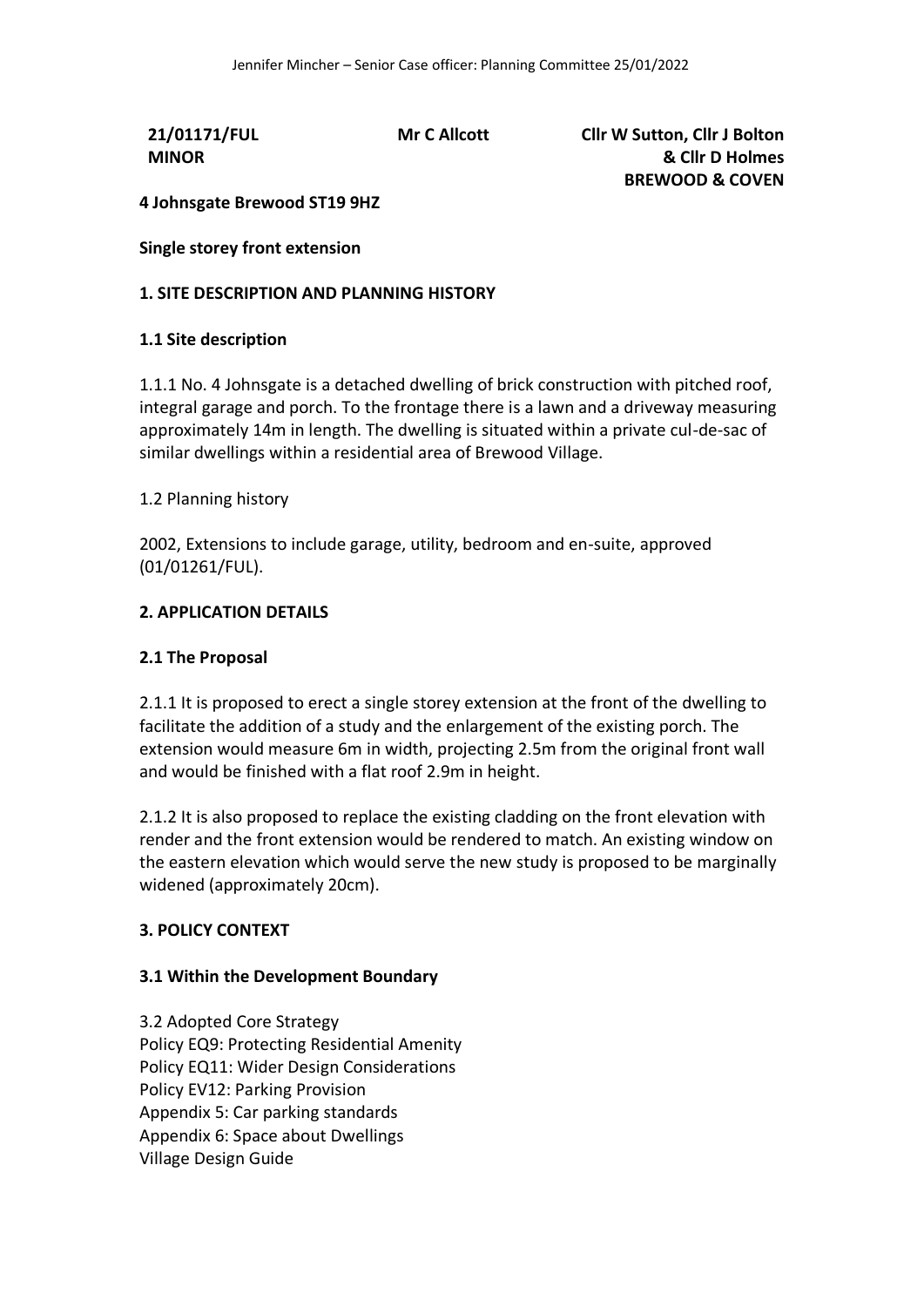# **3.3 National Planning Policy Framework [NPPF]**

Chapter 12: Achieving well-designed places.

# **3.4 National Planning Policy Guidance**

3.4.1 Planning law requires that applications for planning permission be determined in accordance with the development plan unless materials considerations indicate otherwise.

3.4.2 The law makes a clear distinction between the question of whether something is a material consideration and the weight which it is to be given. Whether a particular consideration is material will depend on the circumstances of the case and is ultimately a decision for the courts. Provided regard is had to all material considerations, it is for the decision maker to decide what weight is to be given to the material considerations in each case, and (subject to the test of reasonableness) the courts will not get involved in the question of weight.

# **4. CONSULTATION RESPONSES**

**Councillor Sutton** (comments received 17/12/21) *Raises concerns regarding design, impact on street-scene and impact on neighbour amenity.* 

**Councillor Holmes** (comments received 16/12/21) *Raises concerns regarding impact on the neighbouring property.*

**Brewood Parish Council** (comments received 26/11/21) *No comment*

**Neighbours** (expired 06/12/21) *One objection received (dated 30/11/21), key points as follows:* 

*- The extension is over double the width of the existing porch and over double the length of the existing porch, which is too large, invasive and way over the building line.*

*- The proposal will overshadow No. 5 Johnsgate and will restrict views when reversing out of the garage.*

# **5. APPRAISAL**

**5.1** This application has been called in for determination at Planning Committee by Councillors Sutton and Holmes who have raised concerns regarding the amenity of the neighbouring dwelling and the design of the proposal/resultant impact on the street-scene.

# **5.2 Key Issues**

- Principle of Development

- Impact on the Character of the Area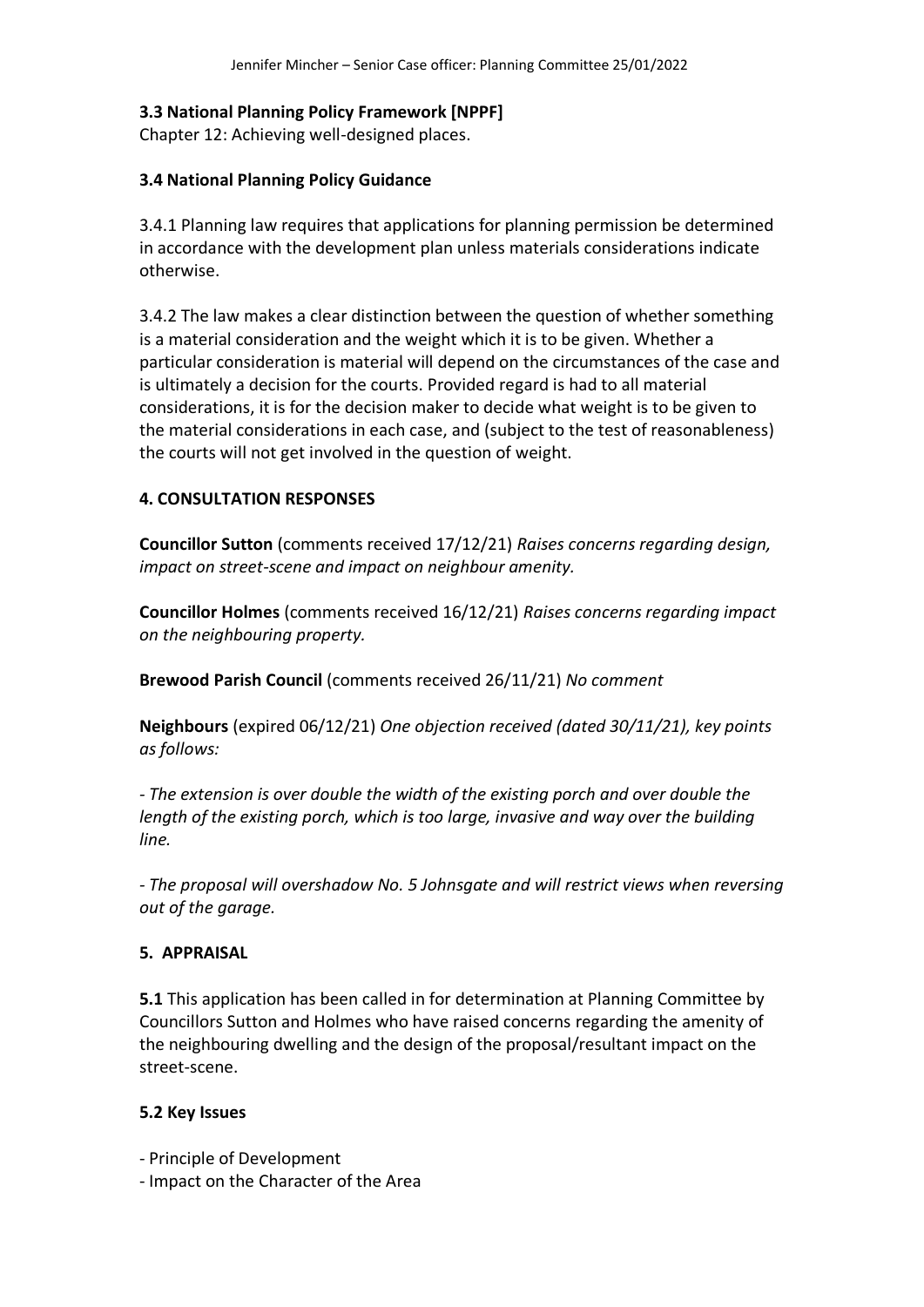- Impact on Neighbouring Properties
- Space about Dwellings
- Highways/parking

### **5.3 Principle of development**

5.3.1 The application site is located within the Development Boundary where the principle of extensions and alterations is acceptable subject to other material considerations.

### **5.4 Impact on the character of the area**

5.4.1 Policy EQ11 requires that new development "respect local character and distinctiveness, including that of the surrounding development […] by enhancing the positive attributes whilst mitigating the negative aspects", and that "[i]n terms of scale, volume, massing and materials, development should contribute positively to the street scene and surrounding buildings, whilst respecting the scale of spaces and buildings in the local area."

5.4.2 The dwelling has an existing flat roof garage and corner porch at the front of the property. The proposed extension would project forward of the existing front elevation, however the frontage is set well back from the highway (circa 13m) and given the staggered building line within the cul-de-sac, would not stand out as being out of character. The adjacent property to the south-west (No. 3 Johnsgate) is set forward of the application dwelling by around 9.5m therefore there would be very little visual impact resulting from the proposed extension when looking along the cul-de-sac. The porch would be finished in render to match new render across the frontage and it is considered that the proposal would sit comfortably with the design and scale of the existing building.

5.4.3 It is therefore considered that there would be no undue impact on the streetscene or the character of the area as a result of the proposal, thereby complying with the provisions of Policy EQ11.

### **5.5 Impact on neighbouring properties**

5.5.1 Policy EQ9 states that new development "should take into account the amenity of any nearby residents, particularly with regard to privacy […] and daylight."

5.5.2 No. 3 Johnsgate is the property adjacent to the south-west. As previously mentioned, this property is set forward of the application dwelling by approximately 9.5m and the closest part of the proposal would be around 7m away from the side wall of No. 3. There are no windows proposed which would face towards this property and there are no concerns arising in respect of residential amenity in respect of this dwelling.

5.5.3 No. 5 Johnsgate is the property adjacent to the north-east and is set on roughly the same forward building line as the application dwelling. The occupier of this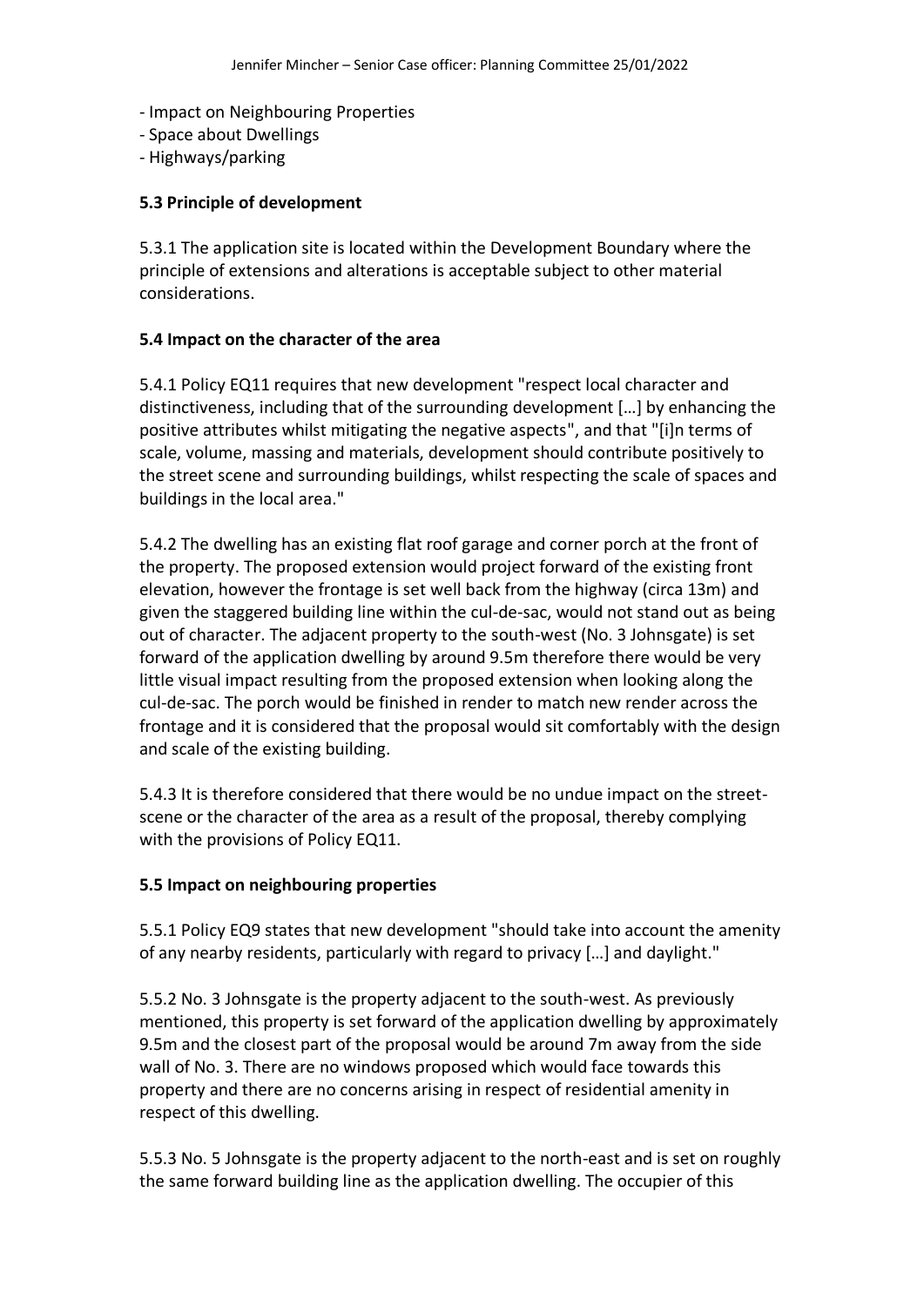property has raised concerns that the proposal would overshadow their property and restrict visibility off their driveway (addressed in the next section of my report).

5.5.4 Whilst the proposed extension would project forward of the existing building line by 2.5m, it is single storey with flat roof. In addition the proposal would be offset from the boundary by 1.3m, and would be positioned 2m away from the corner of No.5. Given that the extension would be situated next to the driveway and garage of No. 5 and taking into consideration the orientation and scale of the proposal it is considered that there would be no harm to the occupiers of No. 5 by way of overshadowing, overbearing or loss of light. There is a side facing window facing towards this property which is proposed to be enlarged albeit by a very small amount (20cm). This is considered de-minimis and would not have a material impact in terms of overlooking, over and above the existing situation.

5.5.5 The property opposite the site is situated over 30m away from the proposal, as such would remain unaffected. It is therefore considered that the proposal would raise no concerns in respect of residential amenity thereby complying with the provisions of Policy EQ9.

# **5.6 Space about dwellings**

5.6.1 Appendix 6 of the Core Strategy specifies minimum requirements for private amenity space, the required garden size for a dwelling with 4 or more bedrooms being 10.5m in length and 100 sq.m. The dwelling's existing garden is in excess of these requirements and would remain unaffected by the proposed development.

# **5.7 Highways/parking**

5.7.1 Policy EV12 and Appendix 5 of the Core Strategy set out the Council's minimum parking standards. As previously mentioned, the neighbouring occupier at No. 5 Johnsgate has raised concerns that the extension would block visibility up the cul-desac when exiting their drive. The dwelling is located in a quiet cul de sac with no through traffic.

5.7.2 Whilst the extension would project forward of the existing building line, there would still be a good level of visibility for both driveways. The cul-de-sac has a staggered building line with dwellings further west being situated closer to the road than the application property or No.5 Johnsgate. The proposed extension would be set well back behind the line of existing built form. Advice has been sought from the County Highways Officer who has raised no concerns regarding highway visibility.

5.7.3 The proposed extension would not increase the parking requirement for the property and the garage would be retained albeit forward of its existing position on site. The property would retain a driveway of sufficient size to accommodate the parking requirement. The proposal therefore raises no concerns in respect of parking provision or highway safety.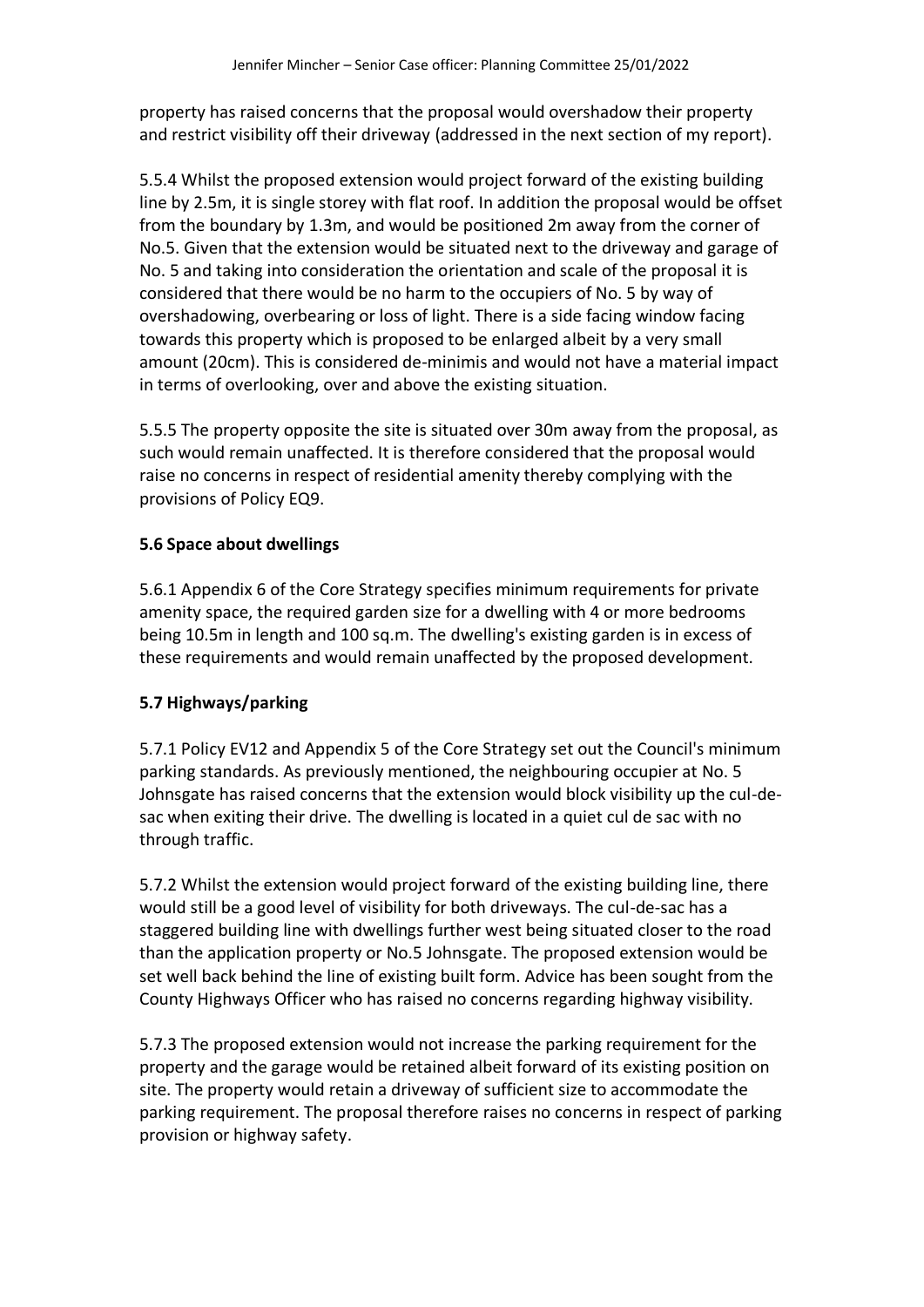# **6. CONCLUSIONS**

6.1 The proposal would represent an acceptable form of development within the Development Boundary and would be sympathetic to the character of the streetscene. It is considered that there would be no harm to residential amenity or highway safety as a result of the proposal. Approval is therefore recommended.

# **7. RECOMMENDATION - APPROVE Subject to Conditions**

Subject to the following condition(s):

- 1. The development to which this permission relates must be begun not later than the expiration of 3 years beginning with the date on which this permission is granted.
- 2. The development shall be carried out in accordance with the approved drawings:
	- Location Plan (1:1250)
	- Block Plan (1:500)
	- CA1/1021 Existing and Proposed Plans Received 02/11/21.
- 3. Notwithstanding the provisions of the Town and Country Planning (General Permitted Development) Order 2015 (as amended) or any other subsequent equivalent Order, no windows shall be inserted in the north-eastern elevation without the prior written consent of the Local Planning Authority.

### Reasons

- 1. The reason for the imposition of these time limits is to comply with the requirements of Section 91 of the Town and Country Planning Act 1990.
- 2. In order to define the permission and to avoid doubt.
- 3. To ensure that the use of the premises does not detract from the reasonable enjoyment of surrounding residential properties in accordance with policy EQ9 of the adopted Core Strategy.
- 4. Proactive Statement In dealing with the application, the Local Planning Authority has approached decision making in a positive and creative way, seeking to approve sustainable development where possible, in accordance with paragraph 38 of the National Planning Policy Framework, 2021.